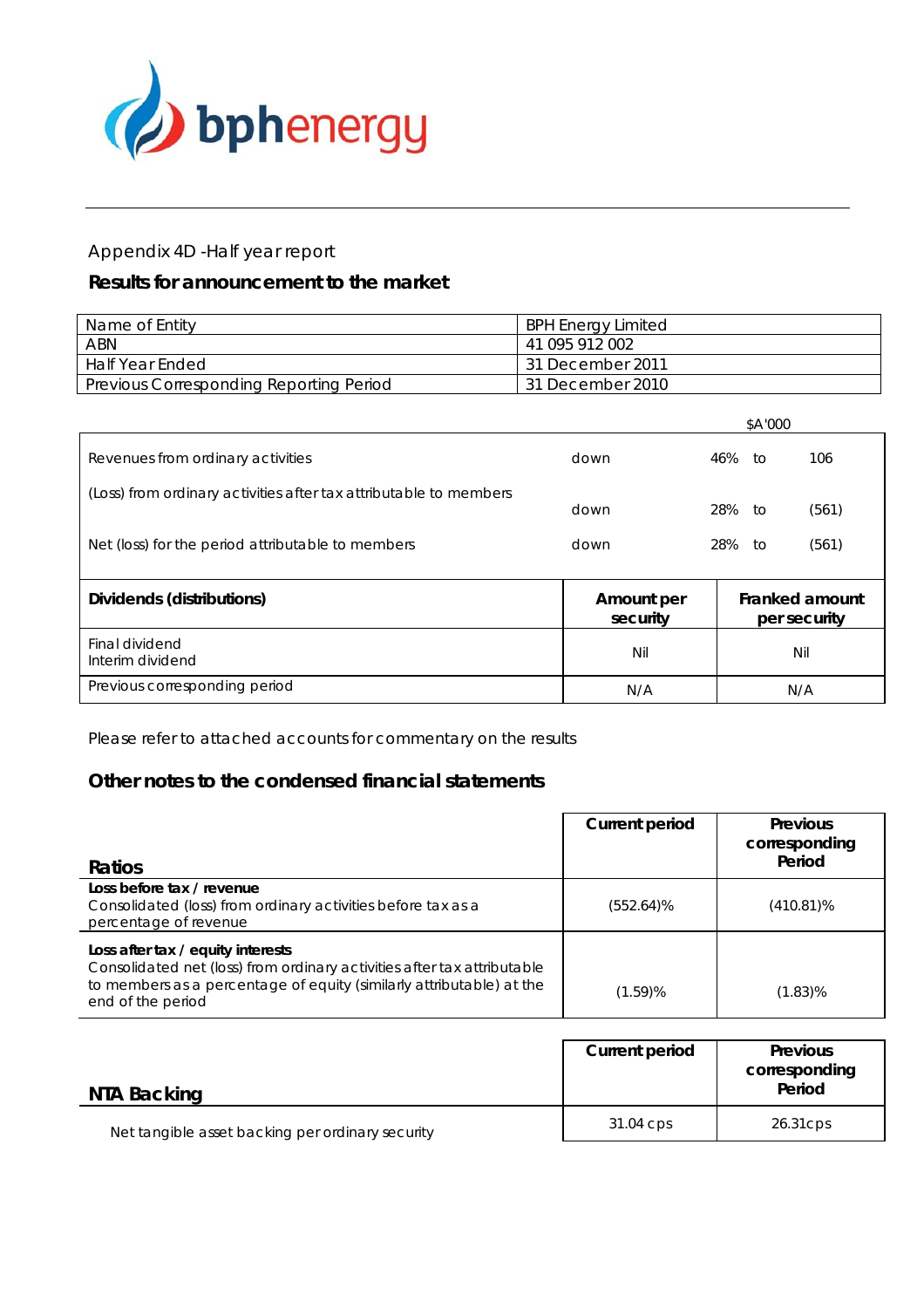#### **Commentary on Results**

The consolidated loss of the consolidated entity after providing for income tax amounted to \$561,716 (2010: \$809,220).

The net assets of the consolidated entity decreased by \$1,904,785 to \$48,989,133 at 31 December 2011. This increase has largely resulted from the following factors:

- Cash balances decreasing by \$412k after the provision of funding to Cortical Dynamics Limited and Molecular Discovery Systems Limited
- Current financial assets decreasing after the repayment of the \$1.8M by Advent Energy Limited during the period
- The purchase of \$1.35M of shares through a selective buy back by the Company

Significant developments during the period include :

- During the period BPH Energy Ltd ("BPH") investee Cortical Dynamics Limited Limited ("Cortical Dynamics") was awarded the accolade of being named as one of the finalists in the health category of The Australian Innovation Challenge, a national innovation competition.
- During the period Cortical Dynamics obtained ethics approval from the Human Research Ethics Committee of St Vincent's Hospital (St Vincent's), Melbourne. The study to commence in January 2012 will employ the Brain Anaesthesia Response (BAR) monitor to detect varying levels of anaesthetic agents in an operating room environment where the presence of multiple artifacts are known to complicate the EEG assessment of anaesthetic action
- During the period Advent Energy Limited repaid an amount of \$1.8M in full and final settlement of its obligations under the secured loan agreement entered into with BPH on 15 June 2010.
- During the period independent researchers in China found that reduced HLS5 levels were shown to correlate with worse tumour grade, increased tumour size and elevated serum AFP levels, a marker of liver cancer. The paper indicated that the loss of HLS5 expression is a critical event in liver cancer supporting the research performed by BPH 's investee Molecular Discovery Systems Limited ("MDS") and WAIMR.
- BPH investee Advent Energy Ltd ("Advent Energy") achieved an independently assessed (RISC) mean Contingent Resource for the Weaber Gas Field (RL1) of 18.4 Bcf following reprocessing of seismic data and review of all available well data from Weaber. The field has been assessed as comprising a 3C upside potential Contingent Resource of 45.8 Bcf.
- BPH investee Advent Energy re-entered Vienta-1 located within EP 386 for the purpose of recompletion and production testing. Production testing on the lower zone of Vienta-1 was performed and the well observed strong pressure recovery. Advent Energy also re-entered Waggon Creek-1 located within EP386, and 10km from Vienta-1, for the purpose of recompletion and production testing. The well was flowed for 6 hours before operations were suspended for the northern wet season.
- During the period the Company entered into a selective buyback agreement with MEC Resources Limited ("MEC"). BPH agreed to buy back up to \$1.35 million of MEC's shareholding in the Company. The number of buy-back Shares was determined by dividing the total Consideration by the 5-day volume weighted average closing price of Shares prior to the date of the buy-back.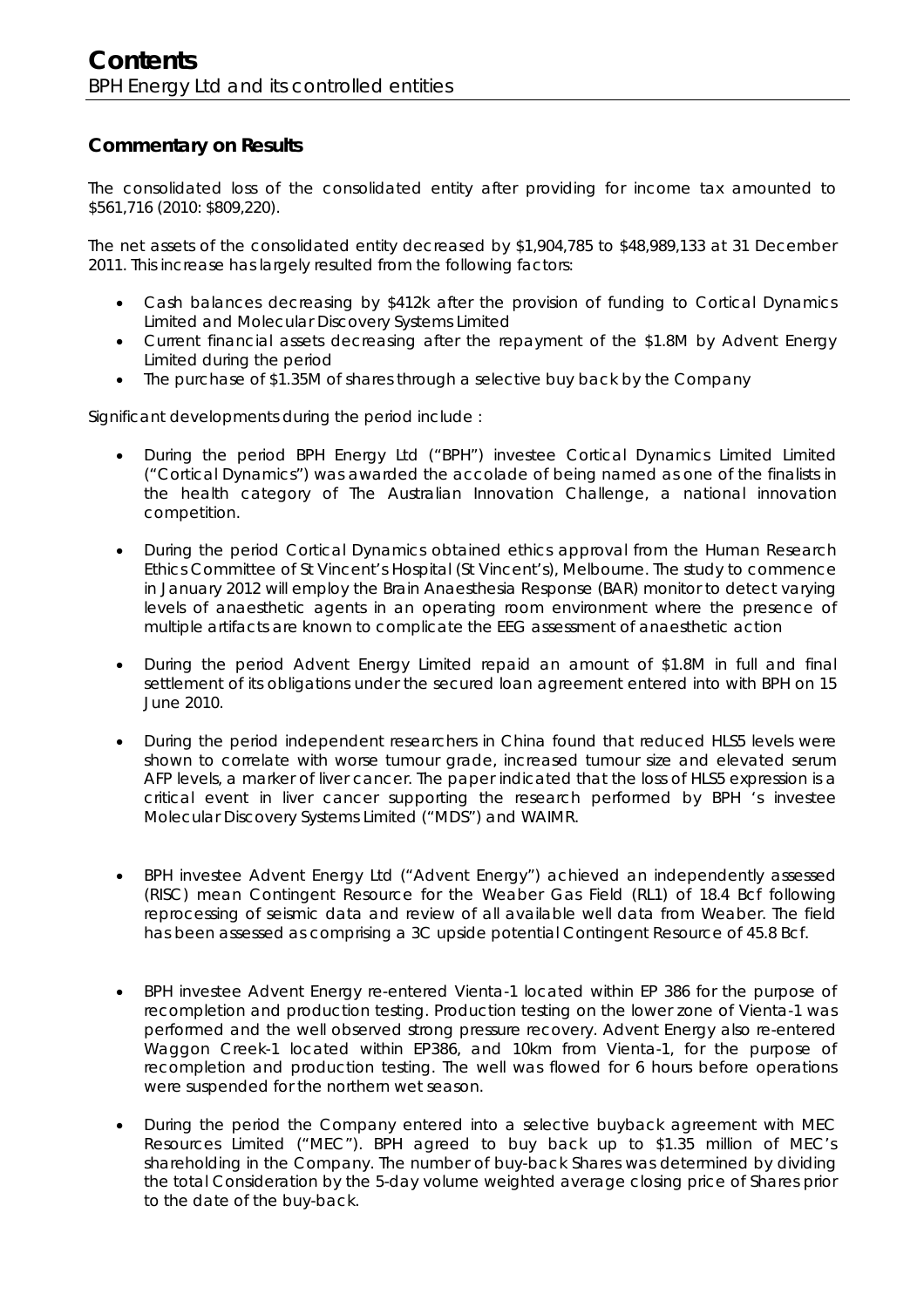#### Page Number

## **Company Information**

#### **Directors**

David Breeze – Executive Chairman Greg Gilbert – Non Executive Director Hock Goh – Non Executive Director Deborah Ambrosini –Executive Director and Company Secretary

#### **Scientific Advisors**

Professor Peter Klinken Dr Robin Scaife Professor David Liley

**Registered Office**  14 View Street NORTH PERTH WA 6006

#### **Principal Business Address**

14 View Street NORTH PERTH WA 6006 Telephone: (08) 9328 8366 Facsimile: (08) 9328 8733 Website: www.bphenergy.com.au E-mail: admin@bphenergy.com.au

#### **Auditor**

Deloitte Touche Tohmatsu Woodside Plaza Level 14, 240 St Georges Terrace PERTH WA 6000

#### **Share Registry**

Security Transfer Registrars Pty Ltd 770 Canning Highway APPLECROSS WA 6153

## **Australian Business Number**

41 095 912 002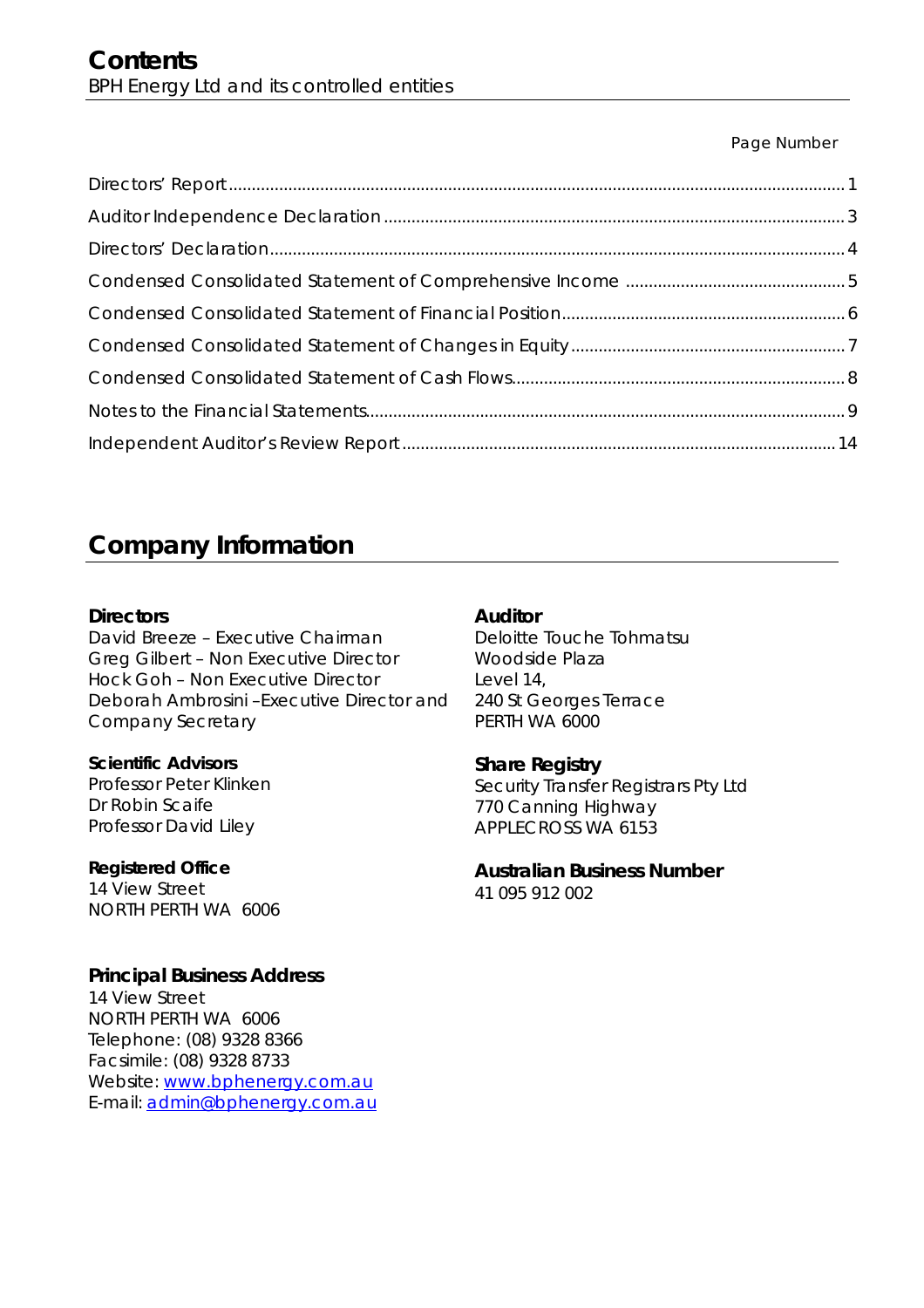#### **Directors' Report**  BPH Energy Ltd and its controlled entities

The directors of BPH Energy Ltd submit herewith the financial report for the half year ended 31 December 2011. In order to comply with the provisions of the Corporations Act 2001, the directors report as follows:

#### **Directors**

The names of the directors of the company during or since the end of the period are:

D L Breeze G Gilbert H Goh D Ambrosini

#### **Review of Operations**

Operating loss for the consolidated entity after tax for the year was \$561,716 (2010 \$809,220).

During the period BPH Energy Ltd ("BPH") investee Cortical Dynamics Limited ("Cortical Dynamics") was awarded the accolade of being named as one of the finalists in the health category of The Australian Innovation Challenge, a national innovation competition.

During the period Cortical Dynamics obtained ethics approval from the Human Research Ethics Committee of St Vincent's Hospital (St Vincent's), Melbourne. The study to commence in January 2012 will employ the Brain Anaesthesia Response (BAR) monitor to detect varying levels of anaesthetic agents in an operating room environment where the presence of multiple artifacts are known to complicate the EEG assessment of anaesthetic action

During the period Advent Energy Limited repaid an amount of \$1.8M in full and final settlement of its obligations under the secured loan agreement entered into with BPH on 15 June 2010.

During the period independent researchers in China found that reduced HLS5 levels were shown to correlate with worse tumour grade, increased tumour size and elevated serum AFP levels, a marker of liver cancer. The paper indicated that the loss of HLS5 expression is a critical event in liver cancer supporting the research performed by BPH's investee Molecular Discovery Systems Limited ("MDS") and WAIMR.

BPH investee Advent Energy Ltd ("Advent Energy") achieved an independently assessed (RISC) mean Contingent Resource for the Weaber Gas Field (RL1) of 18.4 Bcf following reprocessing of seismic data and review of all available well data from Weaber. The field has been assessed as comprising a 3C upside potential Contingent Resource of 45.8 Bcf.

BPH investee Advent Energy re-entered Vienta-1 located within EP 386 for the purpose of recompletion and production testing. Production testing on the lower zone of Vienta-1 was performed and the well observed strong pressure recovery. Advent Energy also re-entered Waggon Creek-1 located within EP386, and 10km from Vienta-1, for the purpose of recompletion and production testing. The well was flowed for 6 hours before operations were suspended for the northern wet season.

#### **Significant changes in state of affairs**

During the period the Company entered into a selective buyback agreement with MEC Resources Limited ("MEC"). BPH agreed to buy back up to \$1.35 million of MEC's shareholding in the Company. The number of buy-back Shares was determined by dividing the total Consideration by the 5-day volume weighted average closing price of Shares prior to the date of the buy-back.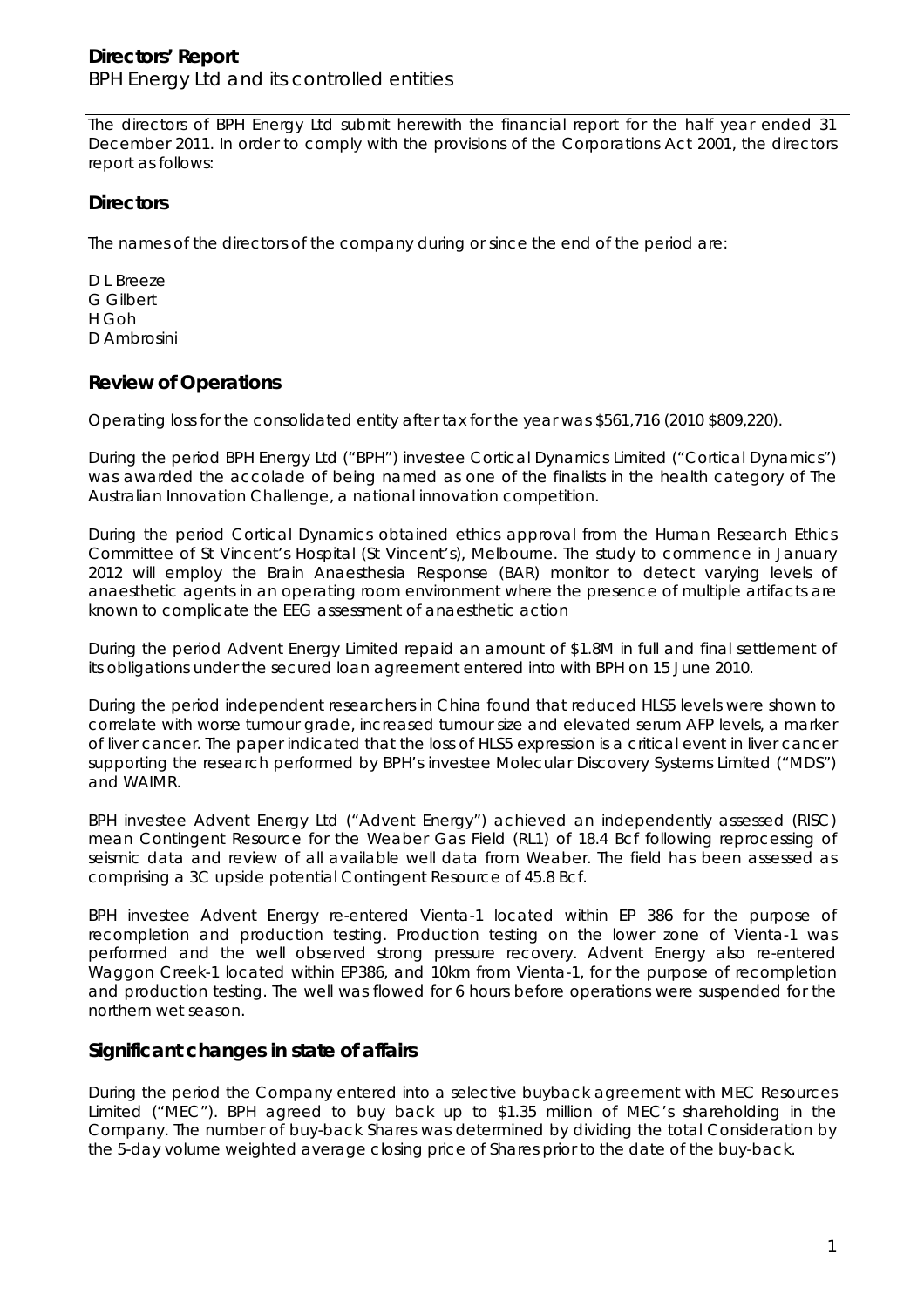#### **Directors' Report**  BPH Energy Ltd and its controlled entities

#### **Subsequent Events**

Other than referred in note 10 of these financial accounts there have not been any matters or circumstance that have arisen since the end of the period, that have significantly affected, or may significantly affect, the operations of the consolidated entity, the results of those operations, or the state of affairs of the consolidated entity in future financial years.

#### **Dividends**

The Directors recommend that no dividend be paid in respect of the current period and no dividends have been paid or declared since the commencement of the period.

#### **Auditor's Independence**

The directors received a declaration of independence from the auditor. This is included in the financial report on page 3.

Signed in accordance with a resolution of the directors made pursuant to s.306(c) of the Corporations Act 2001.

On behalf of the Directors

D L Breeze Executive Chairman PERTH, 15 February 2012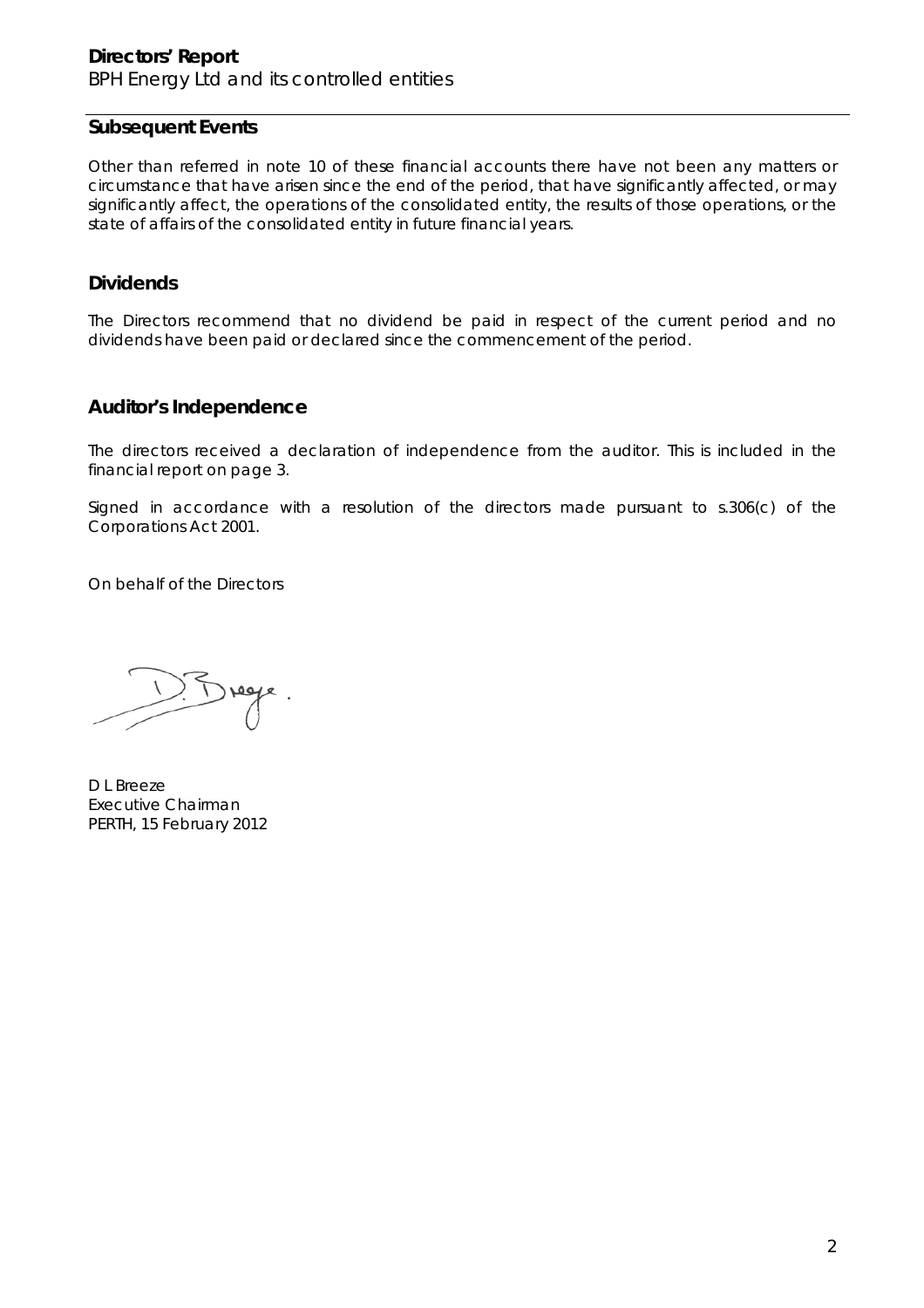# **Deloitte.**

Deloitte Touche Tohmatsu ABN 74 490 121 060

Woodside Plaza Level 14 240 St Georges Terrace Perth WA 6000 GPO Box A46 Perth WA 6837 Australia

Tel: +61 8 9365 7000 Fax: +61 (08)93657000

www.deloitte.com.au The Board of Directors BPH Energy Ltd 14 View Street NORTH PERTH A 6004

15 February 2012

Dear Board Members

#### **BPH Energy Ltd**

In accordance with section 307C of the Corporations Act 2001, I am pleased to provide the following declaration of independence to the directors of BPH Energy Ltd.

As lead audit partner for the review of the financial statements of BPH Energy Ltd for the financial half-year ended 31 December 2011, I declare that to the best of my knowledge and belief, there have been no contraventions of:

(i) the auditor independence requirements of the Corporations Act 2001 in relation to the review; and

(ii) any applicable code of professional conduct in relation to the review.

Yours sincerely

Deloitte fourte fohmatsy

DELOITTE TOUCHE TOHMATSU

Chris Niwhoff

**Chris Nicoloff** Partner Chartered Accountants

Liability limited by a scheme approved under Professional Standards Legislation.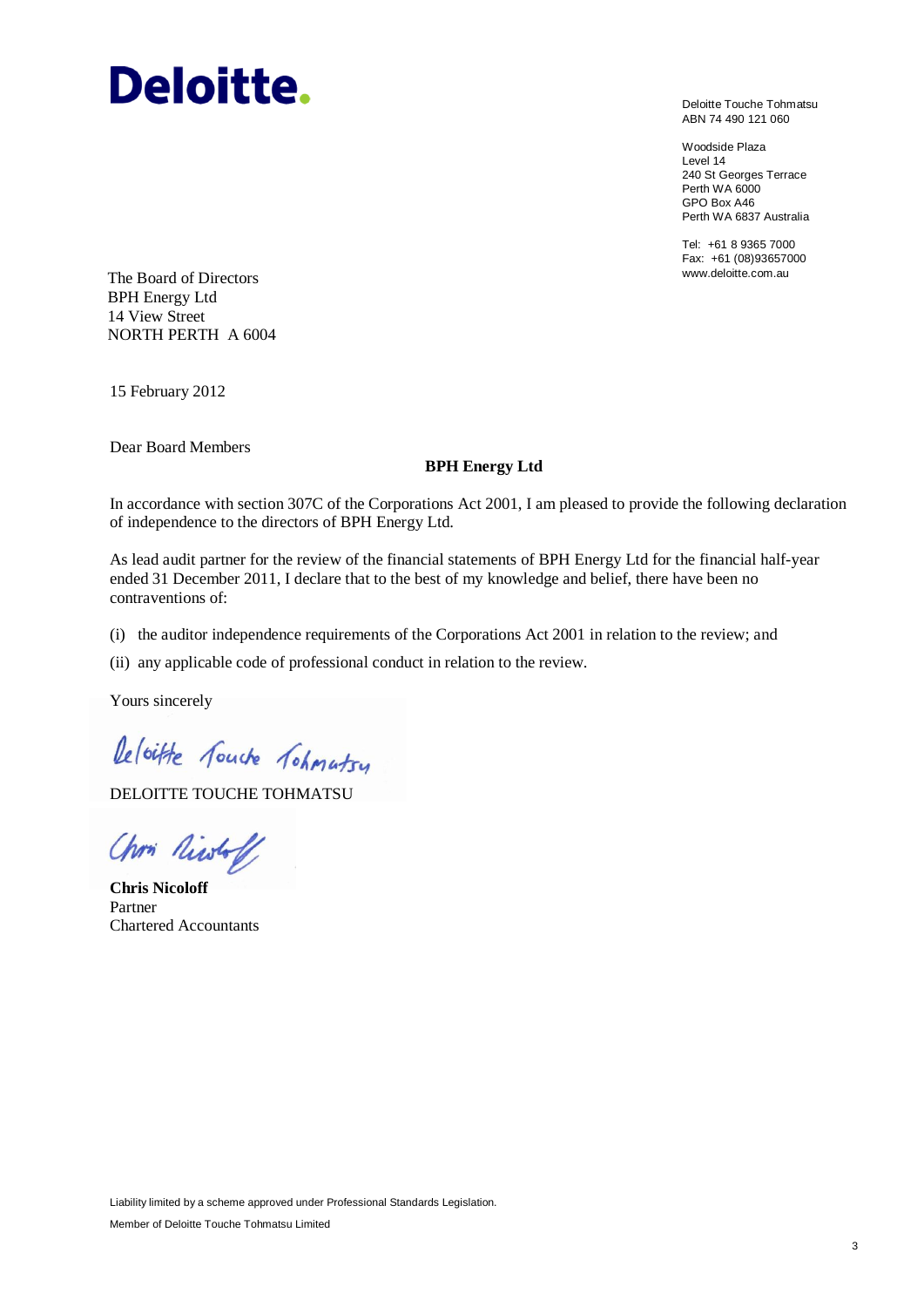The directors declare that:

- (a) in the directors' opinion, there are reasonable grounds to believe that the company will be able to pay its debts as and when they become due and payable; and
- (b) in the directors 'opinion, the attached financial statements and notes thereto are in accordance with the *Corporations Act 2001*, including compliance with accounting standards and giving a true and fair view of the financial position and performance of the consolidated entity.

Signed in accordance with a resolution of the directors made pursuant to s.303(5) of the *Corporations Act 2001*.

On behalf of the Directors

D L Breeze Executive Chairman PERTH, 15 February 2012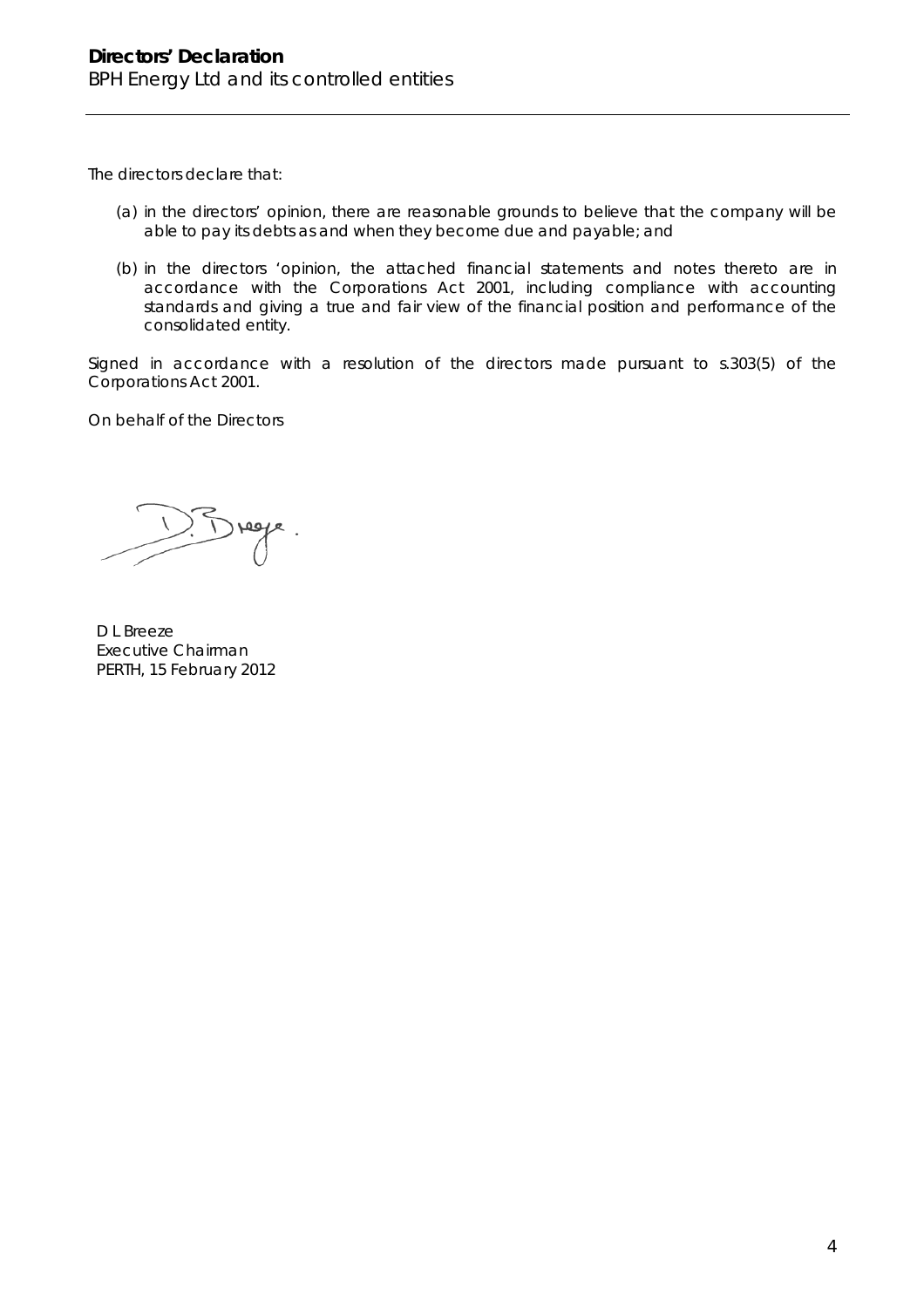### **Condensed Consolidated Statement of Comprehensive Income for the half year ended 31 December 2011**

BPH Energy Ltd and its controlled entities

|                                                                                                        |             |                           | <b>CONSOLIDATED</b>       |  |  |
|--------------------------------------------------------------------------------------------------------|-------------|---------------------------|---------------------------|--|--|
|                                                                                                        | <b>Note</b> | 31 December<br>2011<br>\$ | 31 December<br>2010<br>\$ |  |  |
|                                                                                                        |             |                           |                           |  |  |
| Revenue from ordinary activities                                                                       | 4           | 105,609                   | 196,980                   |  |  |
| <b>Other Gains/Losses</b>                                                                              | 4           | (90, 188)                 | 279                       |  |  |
| Administration expenses                                                                                |             | (90, 528)                 | (372, 409)                |  |  |
| Consulting and legal expenses                                                                          |             | (118, 815)                | (275, 833)                |  |  |
| Depreciation and amortisation expense                                                                  |             | (398)                     | (1,086)                   |  |  |
| Employee benefits expense                                                                              |             | (35, 425)                 | (35, 406)                 |  |  |
| Insurance expenses                                                                                     |             | (14, 799)                 | (12, 075)                 |  |  |
| Other expenses                                                                                         |             | (71, 452)                 | (72, 656)                 |  |  |
| Promotions expenses                                                                                    |             |                           | (26, 641)                 |  |  |
| Share of Associates Loss                                                                               |             | (124, 053)                | (68, 370)                 |  |  |
| Research and Development expenses                                                                      |             | (78,068)                  | (72, 403)                 |  |  |
| Service expenses                                                                                       |             | (65, 520)                 | (65, 520)                 |  |  |
| Travelling expenses                                                                                    |             |                           | (4,080)                   |  |  |
| Operating Loss before income tax                                                                       |             | (583, 637)                | (809, 220)                |  |  |
| Income tax benefit                                                                                     |             | (21, 921)                 |                           |  |  |
| Operating Loss from continuing operations                                                              |             | (561, 716)                | (809, 220)                |  |  |
| Other comprehensive income                                                                             |             |                           | 21,450,000                |  |  |
| Total Comprehensive income for the period                                                              |             | (561, 716)                | 20,640,780                |  |  |
| Loss attributable to non controlling interest                                                          |             | (11, 964)                 | (23, 848)                 |  |  |
| Loss attributable to members of the parent entity                                                      |             | (549, 752)                | (785, 372)                |  |  |
| Earnings per share                                                                                     |             |                           |                           |  |  |
| From continuing and discontinued operations-                                                           |             |                           |                           |  |  |
| Basic and Diluted (cents per share)                                                                    |             | (0.29)                    | (0.42)                    |  |  |
| From continuing operations -                                                                           |             |                           |                           |  |  |
| Basic and Diluted (cents per share)<br>The accompanying notes form part of these financial statements. |             | (0.29)                    | (0.42)                    |  |  |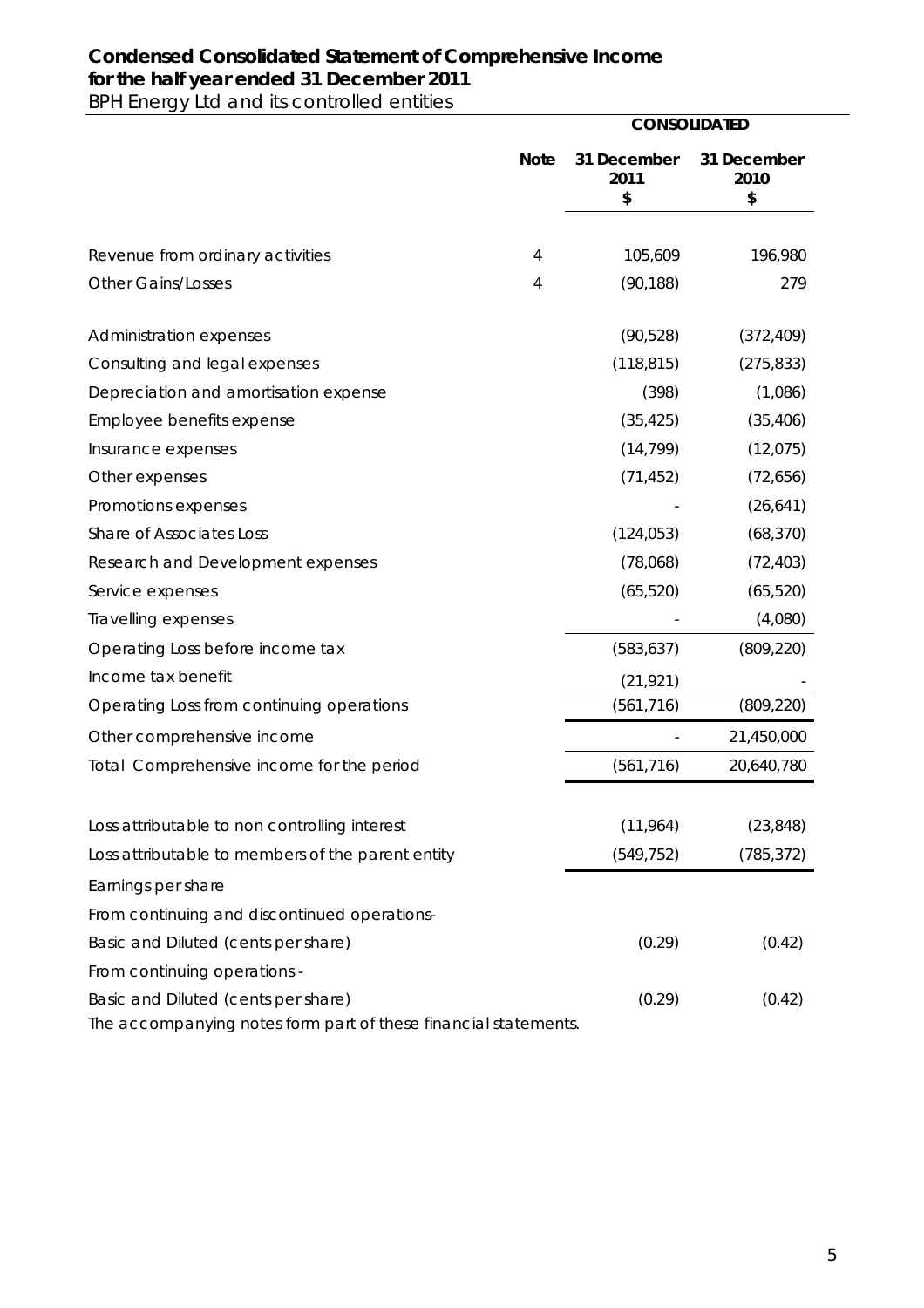#### **Condensed Consolidated Statement of Financial Position as at 31 December 2011**  BPH Energy Ltd and its controlled entities

|                                      |             | <b>CONSOLIDATED</b>       |                       |  |
|--------------------------------------|-------------|---------------------------|-----------------------|--|
|                                      | <b>Note</b> | 31 December<br>2011<br>\$ | 30 June<br>2011<br>\$ |  |
| <b>Current Assets</b>                |             |                           |                       |  |
| Cash and cash equivalents            | 5           | 2,511,133                 | 2,922,830             |  |
| Trade and other receivables          |             | 6,060                     | 2,857                 |  |
| <b>Financial Assets</b>              | 9           | 1,475,074                 | 2,720,363             |  |
| <b>Other Current Assets</b>          |             | 30,127                    | 8,778                 |  |
| <b>Total Current Assets</b>          |             | 4,022,394                 | 5,654,828             |  |
| <b>Non-Current Assets</b>            |             |                           |                       |  |
| <b>Financial assets</b>              | 9           | 48,949                    | 48,949                |  |
| Investment in associates             | 8           | 50,427,468                | 50,551,521            |  |
| Intangible assets                    |             | 72,454                    | 72,454                |  |
| Property, plant and equipment        |             | 1,663                     | 2,060                 |  |
| <b>Total Non-Current Assets</b>      |             | 50,550,534                | 50,674,984            |  |
| <b>Total Assets</b>                  |             | 54,572,928                | 56,329,812            |  |
| <b>Current Liabilities</b>           |             |                           |                       |  |
| Trade and other payables             |             | 497,282                   | 382,479               |  |
| <b>Financial liabilities</b>         |             | 485,413                   | 434,853               |  |
| Provisions                           |             | 13,620                    | 9,161                 |  |
| <b>Total Current Liabilities</b>     |             | 996,315                   | 826,493               |  |
| <b>Non-Current Liabilities</b>       |             |                           |                       |  |
| Provisions                           |             |                           |                       |  |
| Deferred Tax liabilities             |             | 4,587,480                 | 4,609,401             |  |
| <b>Total Non-Current Liabilities</b> |             | 4,587,480                 | 4,609,401             |  |
| <b>Total Liabilities</b>             |             | 5,583,795                 | 5,435,894             |  |
| <b>Net Assets</b>                    |             | 48,989,133                | 50,893,918            |  |
| Equity                               |             |                           |                       |  |
| Issued capital                       | 6           | 41,511,195                | 42,860,310            |  |
| Reserve                              |             | 15,428,812                | 15,422,766            |  |
| <b>Accumulated losses</b>            |             | (7,884,982)               | (7, 335, 230)         |  |
| Non controlling interests            |             | (65, 892)                 | (53, 928)             |  |
| <b>Total Equity</b>                  |             | 48,989,133                | 50,893,918            |  |

The accompanying notes form part of these financial statements.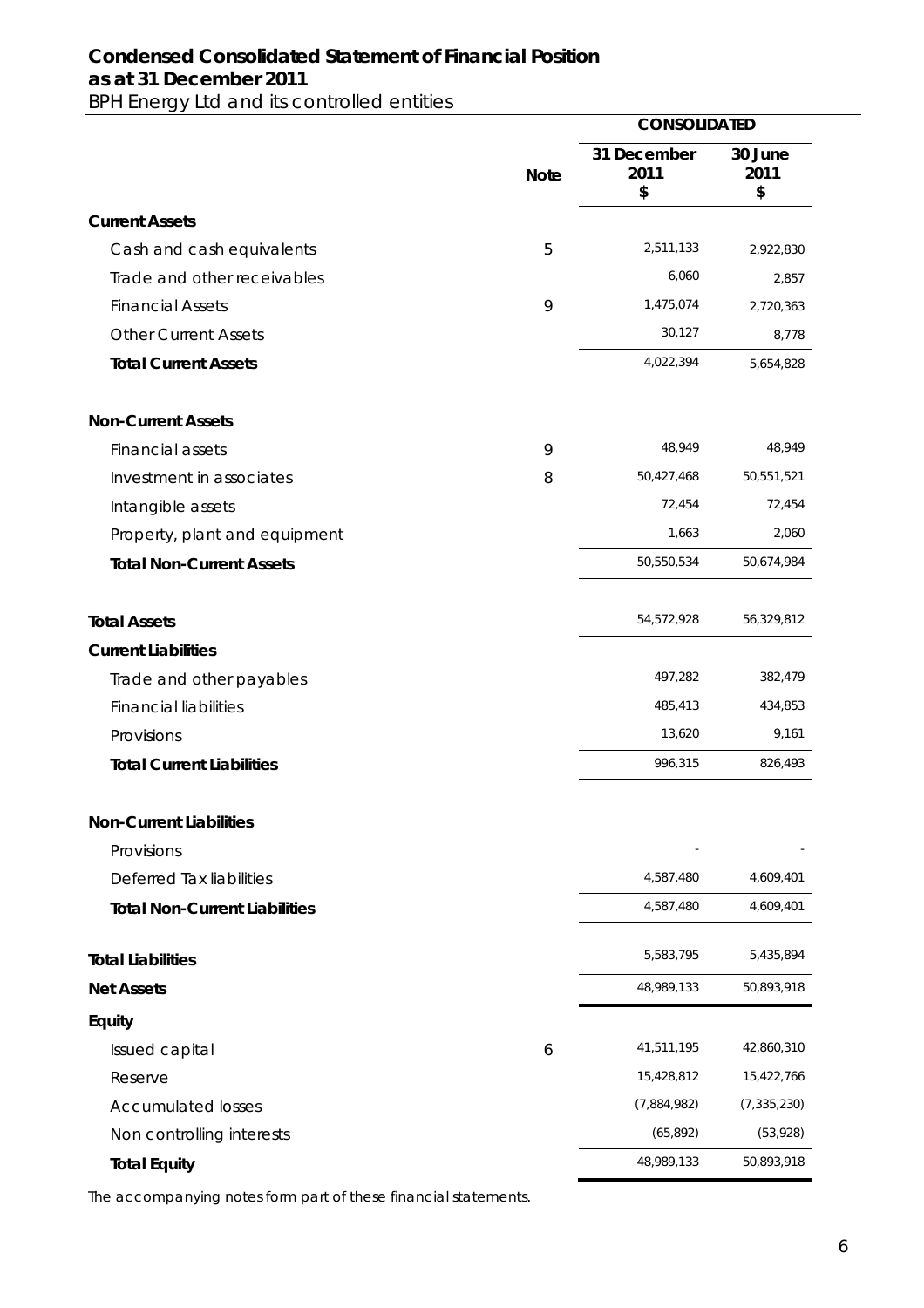#### **Condensed Consolidated Statement of Changes in Equity for the half year ended 31 December 2011**  BPH Energy Ltd and its controlled entities

| <b>CONSOLIDATED</b>                                     | Ordinary<br>Share<br>Capital<br>\$ | Accumulated<br>losses<br>\$ | Options<br>reserve<br>\$ | <b>Fair Value</b><br>Adjustment | Total<br>attributable<br>to owners of<br>the parent<br>entity<br>\$ | Non<br>Controlling<br>Interest<br>\$ | Total<br>\$ |
|---------------------------------------------------------|------------------------------------|-----------------------------|--------------------------|---------------------------------|---------------------------------------------------------------------|--------------------------------------|-------------|
| Balance as at 1 July 2010                               | 22,427,420                         | (7, 114, 327)               | 391,056                  |                                 | 15,704,149                                                          | (6, 947)                             | 15,697,202  |
| Loss for the period                                     |                                    | (785, 372)                  |                          |                                 | (785, 372)                                                          | (23, 848)                            | (809, 220)  |
| Other comprehensive income                              |                                    |                             |                          | 21,450,000                      | 21,450,000                                                          | $\blacksquare$                       | 21,450,000  |
| Total comprehensive income<br>for the half year         |                                    | (785, 372)                  |                          | 21,450,000                      | 36,368,777                                                          | (23, 848)                            | 36,337,982  |
| Transactions with owners in their<br>capacity as owners |                                    |                             |                          |                                 |                                                                     |                                      |             |
| Entitlement Issue                                       | 8,237,507                          |                             |                          |                                 | 8,237,507                                                           |                                      | 8,237,507   |
| Shares issued during the year                           | 1,533,333                          |                             |                          |                                 | 1,533,333                                                           |                                      | 1,533,333   |
| Placement<br><b>Shares</b><br>Recompliance              | 11,514,920                         |                             |                          |                                 | 11,514,920                                                          |                                      | 11,514,920  |
| Options charges during the<br>period                    |                                    |                             | 6,890                    |                                 | 6,890                                                               |                                      | 6,890       |
| Capital raising costs incurred                          | (887, 870)                         |                             |                          |                                 | (887, 870)                                                          | ä,                                   | (887, 870)  |
| Balance for the half<br>year<br>ending 31 December 2010 | 42,825,310                         | (7,899,699)                 | 397,946                  | 21,450,000                      | 56,773,557                                                          | (30, 795)                            | 56,742,762  |
| Balance as at 1 July 2011                               | 42,860,310                         | (7, 335, 230)               | 407,766                  | 15,015,000                      | 50,947,846                                                          | (53,928)                             | 50,893,918  |
| Loss for the period                                     |                                    | (549, 752)                  |                          |                                 | (549, 752)                                                          | (11,964)                             | (561, 716)  |
| Other comprehensive income                              |                                    |                             |                          |                                 |                                                                     |                                      |             |
| Total comprehensive income<br>for the half year         |                                    | (549, 752)                  |                          |                                 | (549, 752)                                                          | (11, 964)                            | (561, 716)  |
| Transactions with owners in their<br>capacity as owners |                                    |                             |                          |                                 |                                                                     |                                      |             |
| Share issued on exercise of<br>options                  | 885                                |                             |                          |                                 | 885                                                                 |                                      | 885         |
| Shares cancelled in selective<br>buyback                | (1,350,000)                        |                             |                          |                                 | (1,350,000)                                                         |                                      | (1,350,000) |
| Options charges during the<br>period                    | $\blacksquare$                     | $\frac{1}{2}$               | 6,046                    |                                 | 6,046                                                               |                                      | 6,046       |
| Balance for the half year<br>ending 31 December 2011    | 41,511,195                         | (7,884,982)                 | 413,812                  | 15,015,000                      | 49,055,025                                                          | (65, 892)                            | 48,989,133  |

The accompanying notes form part of these financial statements.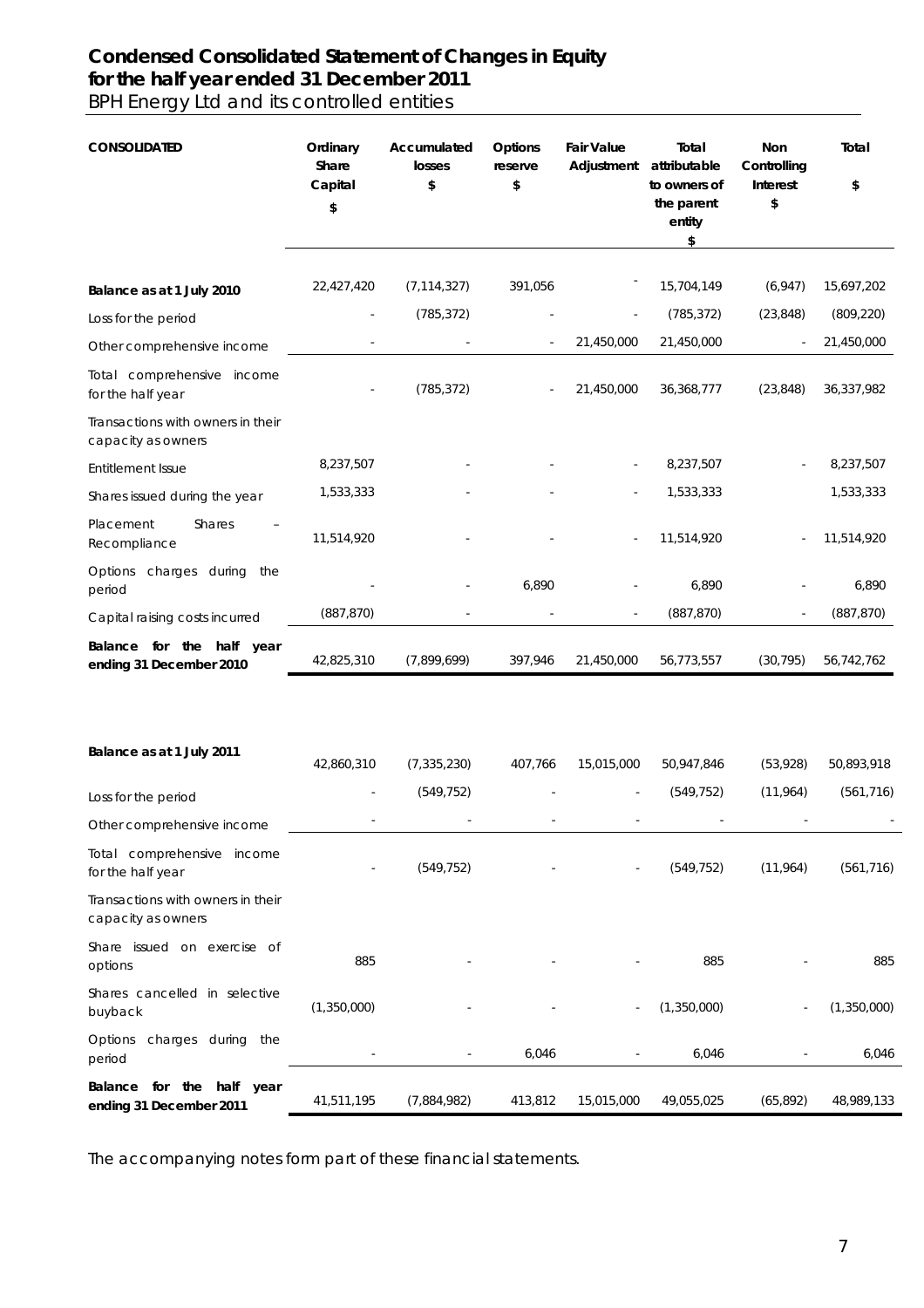### **Condensed Consolidated Statement of Cash Flows for the period ended 31 December 2011**

BPH Energy Ltd and its controlled entities

|                                                     |             | <b>CONSOLIDATED</b>       |                           |
|-----------------------------------------------------|-------------|---------------------------|---------------------------|
|                                                     | <b>Note</b> | 31 December<br>2011<br>\$ | 31 December<br>2010<br>\$ |
| <b>Cash Flows From Operating Activities</b>         |             |                           |                           |
| Cash receipts from customers                        |             |                           |                           |
| Cash payments to suppliers                          |             | (325, 765)                | (1,286,041)               |
| Research and Development Rebate                     |             |                           | 22,403                    |
| Interest received                                   |             | 82,397                    | 96,193                    |
| Net cash used in operating activities               |             | (243, 368)                | (1, 167, 445)             |
| <b>Cash Flows From Investing Activities</b>         |             |                           |                           |
| Payment for property, plant and equipment           |             |                           | (1, 543)                  |
| Payment for purchase of investments                 |             |                           | (12,000,000)              |
| Loans repayments / (provided to) other entities     |             | 1,180,786                 | (4, 195, 108)             |
| Net cash provided by/(used in) investing activities |             | 1,180,786                 | (16, 196, 651)            |
| <b>Cash Flows From Financing Activities</b>         |             |                           |                           |
| Payment for Share Buyback                           |             | (1,350,000)               |                           |
| Proceeds from capital raising                       |             | 885                       | 19,757,818                |
| Capital raising costs                               |             |                           | (727, 899)                |
| Repayment of borrowings                             |             |                           |                           |
| Net cash (used in)/provided by financing activities |             | (1, 349, 115)             | 19,029,919                |
| Net (decrease) / increase in Cash Held              |             | (411, 697)                | 1,665,823                 |
| Cash At the Beginning Of The Financial Period       |             | 2,922,830                 | 1,855,820                 |
| Cash At The End Of The Financial Period             | 5           | 2,511,133                 | 3,521,643                 |

The accompanying notes form part of these financial statements.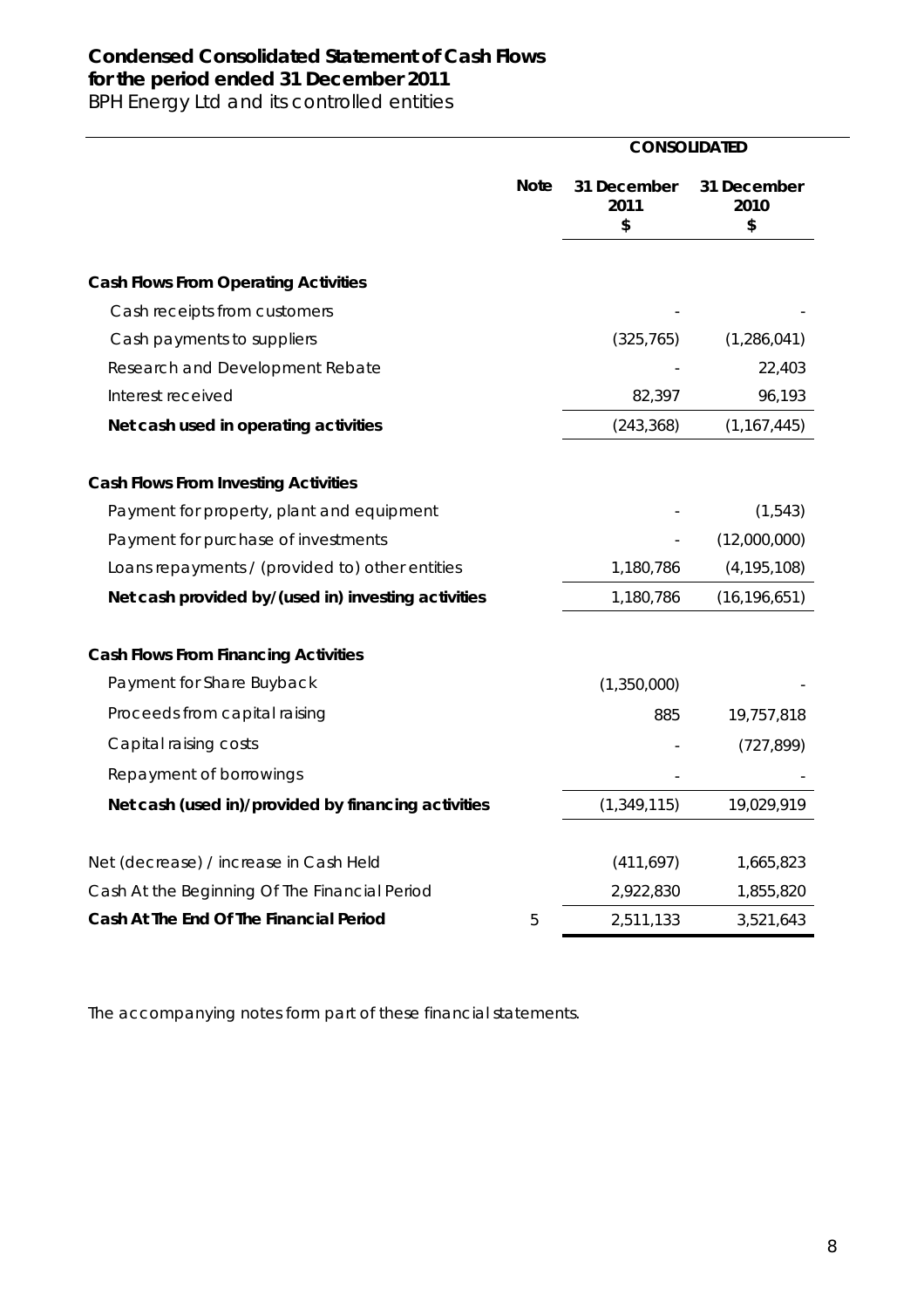#### **1. CORPORATE INFORMATION**

The financial report of BPH Energy Ltd authorised for issue in accordance with a resolution of the directors on 15 February 2012.

BPH Energy Ltd is a company incorporated in Australia and limited by shares which are publicly traded on the Australian Securities Exchange.

#### **2. SUMMARY OF SIGNIFICANT ACCOUNTING POLICIES**

#### **Statement of Compliance**

The half-year financial report is a general purpose financial report prepared in accordance with the requirements of the Corporations Act 2001 and Australian Accounting Standard AASB 134: Interim Financial Reporting. Compliance with AASB 134 ensures compliance with International Financial Reporting Standards IAS 34 Interim Financial Reporting.

The half-year financial report does not include all of the notes of the type normally included within the annual financial report and therefore cannot be expected to provide as full an understanding of the financial performance, financial position and financing and investing activities of the consolidated entity as the full financial report.

The half-year financial report should be read in conjunction with the Annual Financial Report of BPH Energy Ltd as at 30 June 2011.

For the purpose of preparing the half-year financial report, the half-year has been treated as a discrete reporting period

It is also recommended that the half-year financial report be considered together with any public announcements made by BPH Energy Ltd and its controlled entities during the half-year ended 31 December 2011 in accordance with the continuous disclosure obligations arising under the Corporations Act 2001.

#### **(a) Basis of Preparation**

#### **Reporting Basis and Conventions**

The half-year report has been prepared on an accruals basis and is based on historical costs modified by the revaluation of selected non-current assets, financial assets and financial liabilities for which the fair value basis of accounting has been applied.

#### **(b) Significant Accounting Policies**

The half-year condensed consolidated financial statements have been prepared using the same accounting policies as used in the annual financial statements for the year ended 30 June 2011, except for the impact of the standards and interpretations below in note 2(c). The accounting policies are consistent with Australian Accounting Standards and with International Reporting Standards.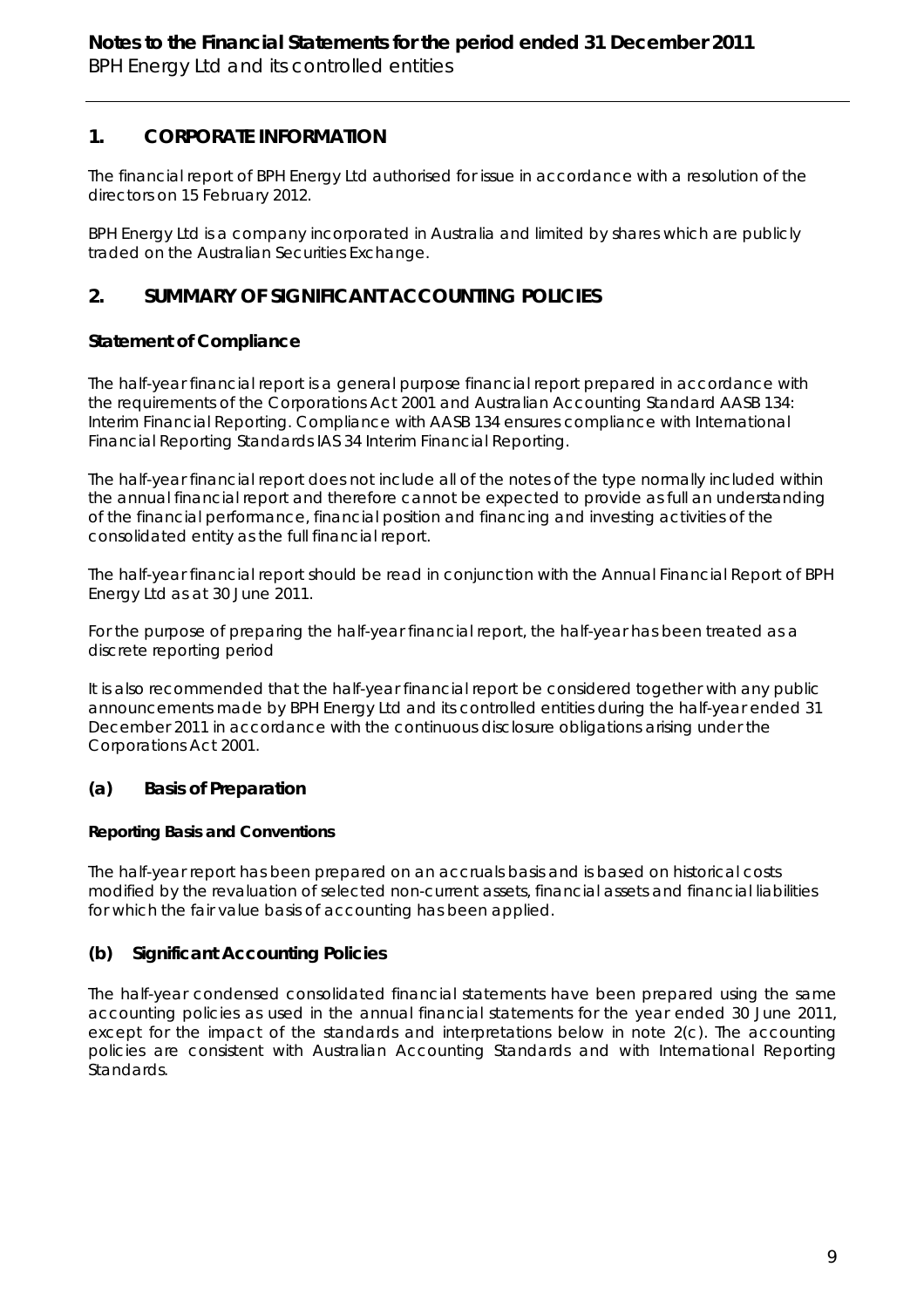#### **(c) New standards and Interpretations Not Yet Adopted**

#### *(a) Changes in Accounting Policies and Disclosures*

The Consolidated Entity has adopted all of the new and revised Standards and Interpretations issued by the Australian Accounting Standards Board that are relevant to their operations and are effective for the current financial reporting period, being the half year ended 31 December 2011.

Significant new and revised standards and interpretations effective for the current financial reporting period that are relevant to the Company are:

AASB 124: Related Party Disclosures;

- AASB 2010-4: Further Amendments to Australian Accounting Standards arising from Annual Improvements Project;
- AASB 2010-5: Amendments to Australian Accounting Standards;
- AASB 2010-6: Amendments to Australian Accounting Standards Disclosures on Transfers of Financial Assets.

The adoption of these standards has not had an impact on the Company.

*(b) Accounting Standards and Interpretations issued but not yet effective.* 

Australian Accounting Standards and Interpretations that have recently been issued or amended but are not yet effective and have not been adopted by the Consolidated Entity for the half year ending 31 December 2011. Management are in the process of assessing the impact of the adoption of these standards and interpretations on the consolidated entity.

#### **3. OPERATING INFORMATION**

Operating segments have been identified on the basis of internal reports of the Company that are regularly reviewed by the chief operating decision maker in order to allocate resources to the segments and to assess their performance. The chief operating decision maker has been identified as the Board of Directors. On a regular basis, the board receives financial information on the consolidated entity on a basis similar to the financial statements presented in the financial report, to manage and allocate their resources.

The consolidated entity holds investments in two principal industries and these are biotechnology, and oil and gas exploration and development.

#### **4. REVENUE, INCOME AND EXPENSES**

|                                   | Consolidated              |                           |  |
|-----------------------------------|---------------------------|---------------------------|--|
|                                   | 31 December<br>2011<br>\$ | 31 December<br>2010<br>\$ |  |
| Revenue                           |                           |                           |  |
| Interest revenue : other entities | 105,609                   | 196,980                   |  |
| Total revenue                     | 105,609                   | 196,980                   |  |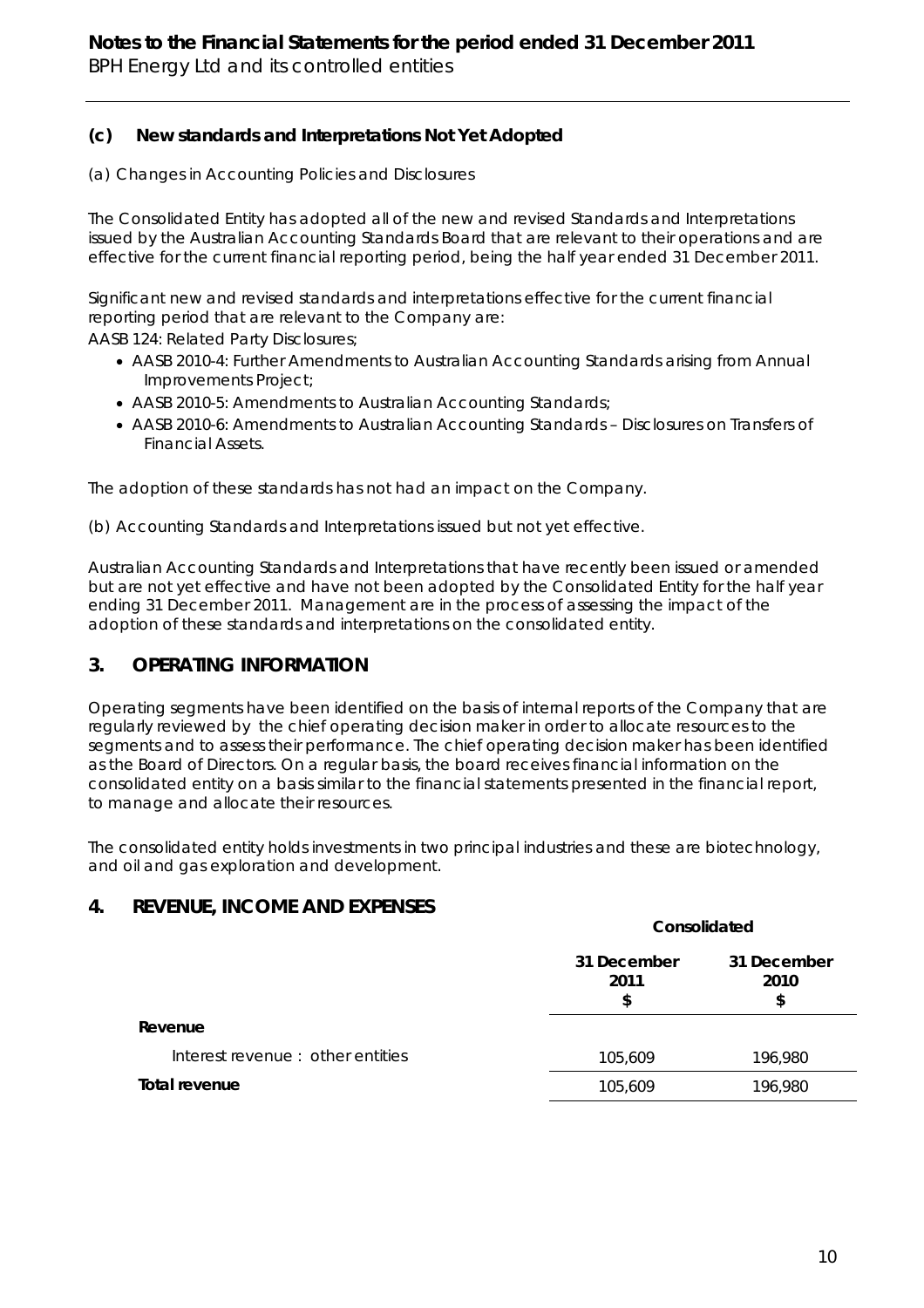#### **Notes to the Financial Statements for the period ended 31 December 2011** BPH Energy Ltd and its controlled entities

|                                                             | Consolidated             |                           |  |
|-------------------------------------------------------------|--------------------------|---------------------------|--|
|                                                             | 31 December<br>2011<br>S | 31 December<br>2010<br>\$ |  |
| Other gains/losses<br>Profit on sale of plant and equipment | $\overline{\phantom{0}}$ | 279                       |  |
| Net gain/loss arising on recognition of derivative          | (90,188)                 |                           |  |
|                                                             | (90,188)                 | 279                       |  |

#### **5. CASH AND CASH EQUIVALENTS**

|                                                                                                                                                  | Consolidated              |                           |  |
|--------------------------------------------------------------------------------------------------------------------------------------------------|---------------------------|---------------------------|--|
|                                                                                                                                                  | 31 December<br>2011<br>\$ | 31 December<br>2010<br>\$ |  |
| For the purpose of the half-year condensed<br>consolidated statement of cash flows, cash and cash<br>equivalents are comprised of the following: |                           |                           |  |
| Cash at bank and in hand from continuing<br>operations                                                                                           | 2.511.133                 | 3,521,643                 |  |
| Cash assets to be disposed of                                                                                                                    |                           |                           |  |
|                                                                                                                                                  | 2.511.133                 | 3,521,643                 |  |

#### **6. CONTRIBUTED EQUITY**

|                                                                    | Consolidated              |                       |  |
|--------------------------------------------------------------------|---------------------------|-----------------------|--|
|                                                                    | 31 December<br>2011<br>\$ | 30 June<br>2011<br>\$ |  |
| 172,562,245 (June 2011: 216,106,207) fully paid<br>ordinary shares | 41,511,195                | 42,860,310            |  |

The Company has no authorised capital and the issued shares do not have a par value.

|                                                  | Consolidated |             |
|--------------------------------------------------|--------------|-------------|
|                                                  | No.          | \$          |
| Movements in ordinary shares on issue            |              |             |
| At the beginning of reporting period             | 216,106,207  | 42,860,310  |
| Shares cancelled - Selective buyback             | (43,548,387) | (1,350,000) |
| Shares issued - payment for consultancy services |              |             |
| Exercise of options                              | 4.425        | 885         |
| At reporting date                                | 172,562,245  | 41,511,195  |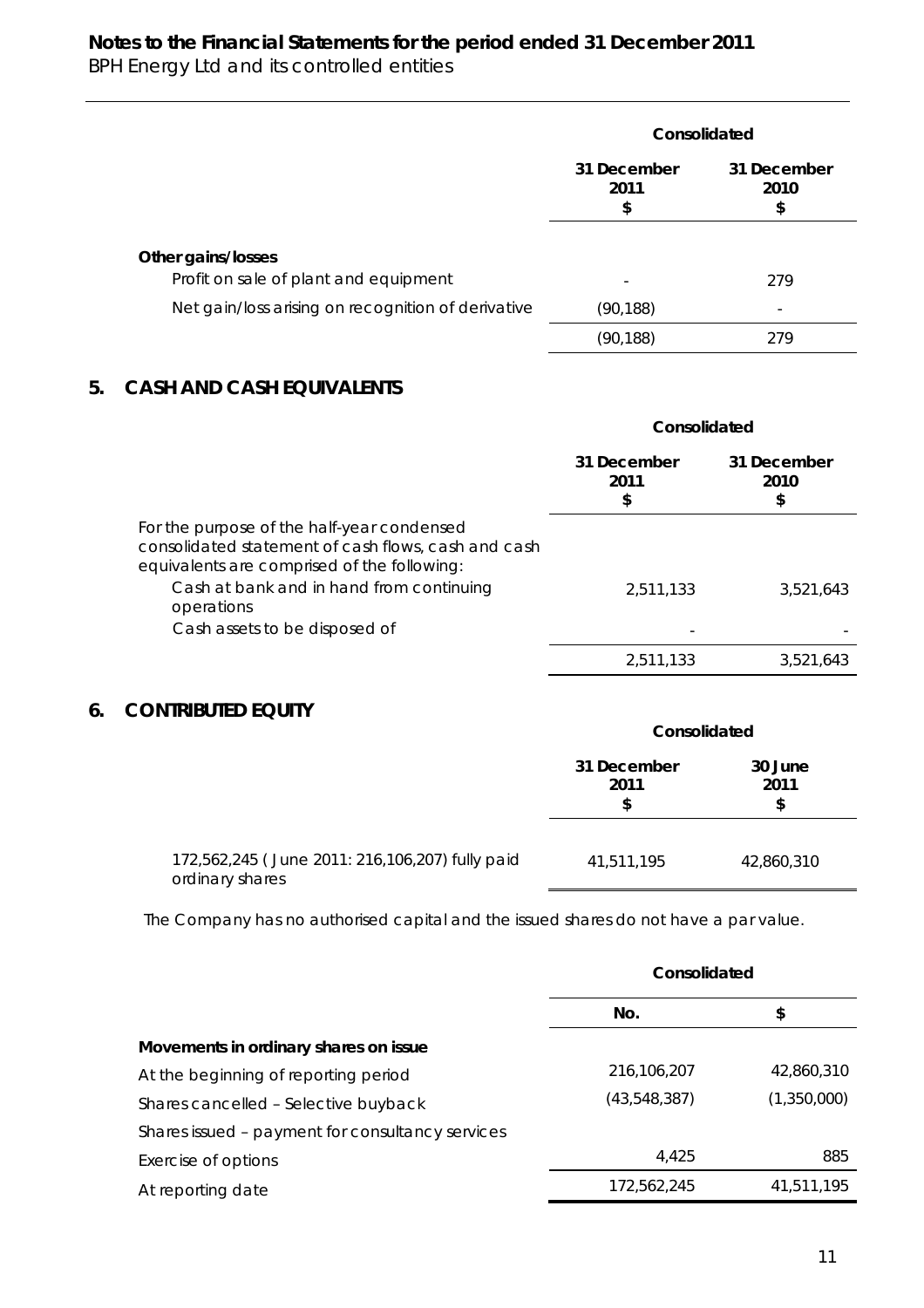#### **Capital Raising**

During the period 4,425 options were exercised (June 2011: nil options were exercised).

#### **Fully Paid Ordinary Share Capital**

Fully paid ordinary shares carry one vote per share and carry the right to dividends.

#### **7. COMMITMENTS AND CONTINGENT LIABILITIES**

There has been no material changes to the commitments and contingencies since 30 June 2011.

| 8. | <b>INVESTMENTS ACCOUNTED FOR USING</b><br><b>EQUITY METHOD</b> | 30 June<br>31 December<br>2011<br>2011<br>\$<br>\$ |  |
|----|----------------------------------------------------------------|----------------------------------------------------|--|
|    | Molecular Discovery Systems Ltd                                | 1.468.232<br>1.499.519                             |  |
|    | Advent Energy Ltd                                              | 48,959,236<br>49,052,002                           |  |
|    |                                                                | 50,551,521<br>50,427,468                           |  |

#### *(a) Shares in associates*

 Investments in associates are accounted for in the consolidated financial statements using the equity method of accounting.

| Name of Entity                     | Country of<br>Incorporation | <b>Ownership Interest</b><br>℅ |                  |
|------------------------------------|-----------------------------|--------------------------------|------------------|
|                                    |                             | 2011                           | <b>June 2011</b> |
| <b>Molecular Discovery Systems</b> | Australia                   | 20%                            | 20%              |
| Advent Energy Ltd                  | Australia                   | 27.4%                          | 27.4%            |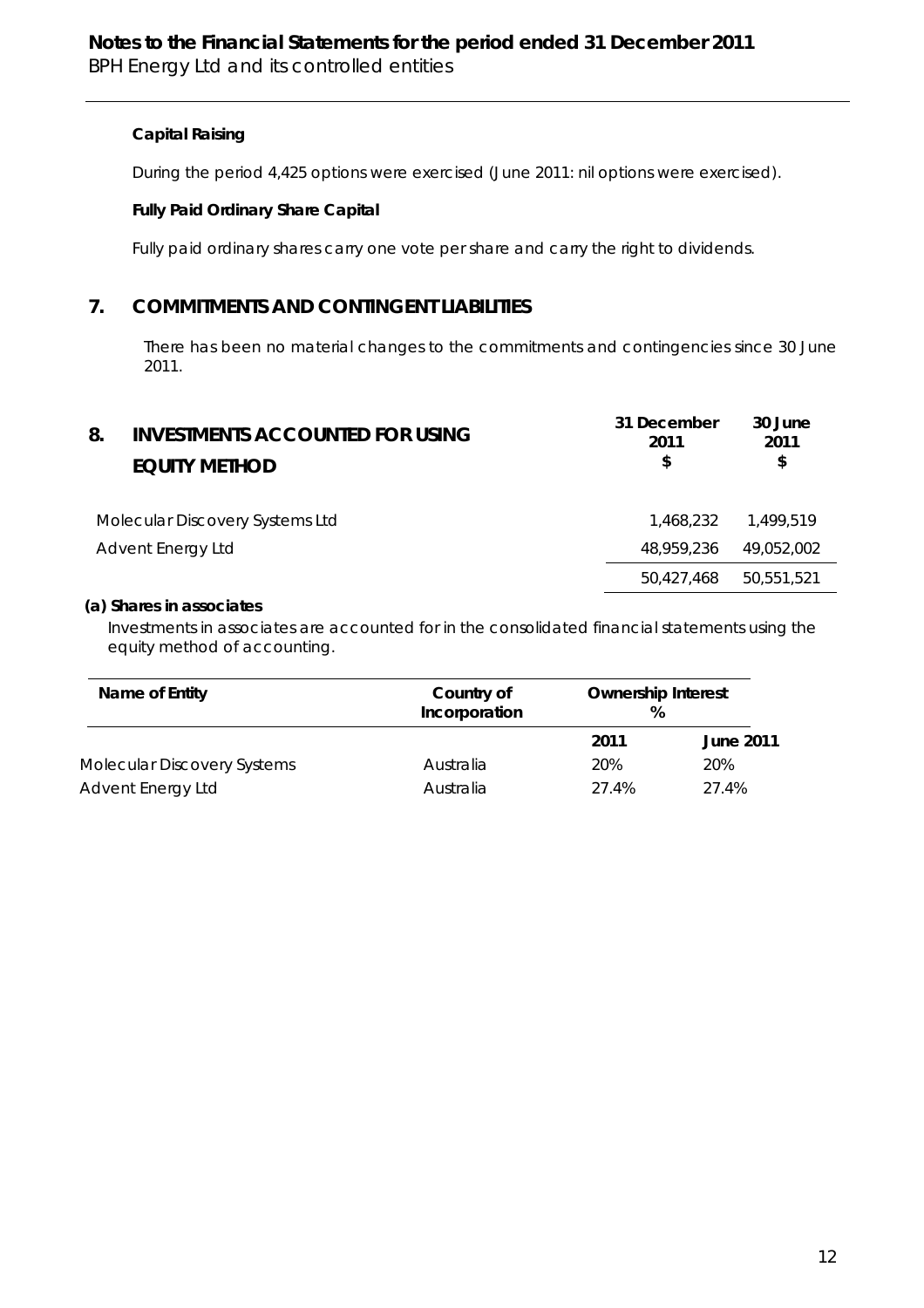#### **Notes to the Financial Statements for the period ended 31 December 2011** BPH Energy Ltd and its controlled entities

|                                                                                          | Consolidated              |                       |  |
|------------------------------------------------------------------------------------------|---------------------------|-----------------------|--|
|                                                                                          | 31 December<br>2011<br>\$ | 30 June<br>2011<br>\$ |  |
| <b>FINANCIAL ASSETS</b><br>9.                                                            |                           |                       |  |
| Current                                                                                  |                           |                       |  |
| Unsecured Loans to other entities: (b)                                                   |                           |                       |  |
| Grandbridge Limited                                                                      | 55,645                    | 55,645                |  |
| <b>Cortical Dynamics Limited</b>                                                         | 450,070                   | 100,070               |  |
| Molecular Discovery Systems Pty Ltd                                                      | 231,100                   | 231,100               |  |
| MEC Resources Limited and Advent Energy Limited                                          | 44,158                    | 2,494                 |  |
| Secured Loans to other entities: (c)                                                     |                           |                       |  |
| Advent Energy Limited (d)                                                                |                           | 1,820,467             |  |
| <b>Cortical Dynamics Limited</b>                                                         | 455,425                   | 353,238               |  |
| Molecular Discovery Systems Pty Ltd                                                      | 238,676                   | 157,349               |  |
|                                                                                          | 1,475,074                 | 2,720,363             |  |
| Non current                                                                              |                           |                       |  |
| Available for sale financial assets (a)                                                  | 48,949                    | 48,949                |  |
|                                                                                          | 48,949                    | 48,949                |  |
| (a) Available for sale financial assets comprise:<br>Unlisted investments, at fair value |                           |                       |  |
| Shares in other corporations                                                             | 48,949                    | 48,949                |  |
| Total available for sale financial assets                                                | 48,949                    | 48,949                |  |

(b) These loans are unsecured, non interest bearing and repayable on demand.

- (c) These loans are secured by a charge over all of the assets and undertakings of each entity and interest bearing. Subject the entity being admitted to the Official list BPH Energy has the right to conversion to satisfy the debt on or before the termination date.
- (d) During the period Advent Energy repaid an amount of \$1.8M in full and final settlement of its obligations under the secured loan agreement entered into with BPH on 15 June 2010.

#### **10. EVENTS SUBSEQUENT TO REPORTING DATE**

There have not been any matters or circumstances that have arisen since the end of the financial year, that have significantly affected, or may significantly affect, the operations of the company, the results of those operations, or the state of affairs of the company in future financial years.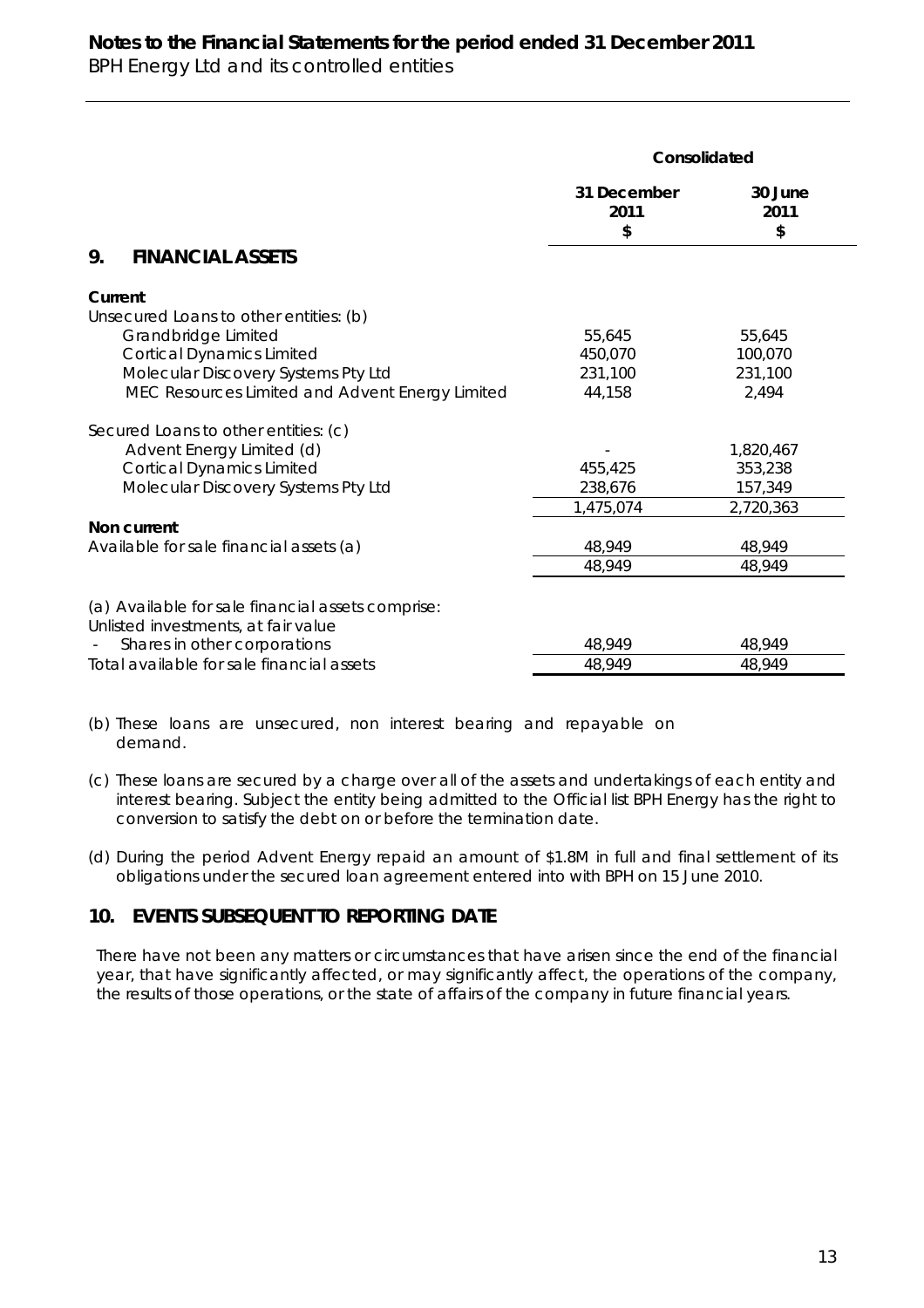# **Deloitte.**

Deloitte Touche Tohmatsu ABN 74 490 121 060

Woodside Plaza Level 14 240 St Georges Terrace Perth WA 6000 GPO Box A46 Perth WA 6837 Australia

Tel: +61 8 9365 7000 Fax: +61 (08)93657000

# Independent Auditor's Review Report **WWW.deloitte.com.au to the Directors of BPH Energy Ltd**

We have reviewed the accompanying half-year financial report of BPH Energy Ltd, which comprises the condensed statement of financial position as at 31 December 2011, and the condensed statement of comprehensive income, the condensed statement of cash flows and the condensed statement of changes in equity for the half-year ended on that date, selected explanatory notes and, the directors' declaration of the consolidated entity comprising the company and the entities it controlled at the end of the half-year or from time to time during the half-year as set out on pages 4 to 13.

#### *Directors' Responsibility for the Half-Year Financial Report*

The directors of the company are responsible for the preparation of the half-year financial report that gives a true and fair view in accordance with Australian Accounting Standards and the *Corporations Act 2001* and for such internal control as the directors determine is necessary to enable the preparation of the half-year financial report that is free from material misstatement, whether due to fraud or error.

#### *Auditor's Responsibility*

Our responsibility is to express a conclusion on the half-year financial report based on our review. We conducted our review in accordance with Auditing Standard on Review Engagements ASRE 2410 *Review of a Financial Report Performed by the Independent Auditor of the Entity*, in order to state whether, on the basis of the procedures described, we have become aware of any matter that makes us believe that the half-year financial report is not in accordance with the *Corporations Act 2001* including: giving a true and fair view of BPH Energy Ltd's financial position as at 31 December 2011 and its performance for the half-year ended on that date; and complying with Accounting Standard AASB 134 *Interim Financial Reporting* and the *Corporations Regulations 2001*. As the auditor of BPH Energy Ltd, ASRE 2410 requires that we comply with the ethical requirements relevant to the audit of the annual financial report.

A review of a half-year financial report consists of making enquiries, primarily of persons responsible for financial and accounting matters, and applying analytical and other review procedures. A review is substantially less in scope than an audit conducted in accordance with Australian Auditing Standards and consequently does not enable us to obtain assurance that we would become aware of all significant matters that might be identified in an audit. Accordingly, we do not express an audit opinion.

#### *Auditor's Independence Declaration*

In conducting our review, we have complied with the independence requirements of the *Corporations Act 2001*. We confirm that the independence declaration required by the *Corporations Act 2001*, which has been given to the directors of BPH Energy Ltd, would be in the same terms if given to the directors as at the time of this auditor's review report.

Liability limited by a scheme approved under Professional Standards Legislation.